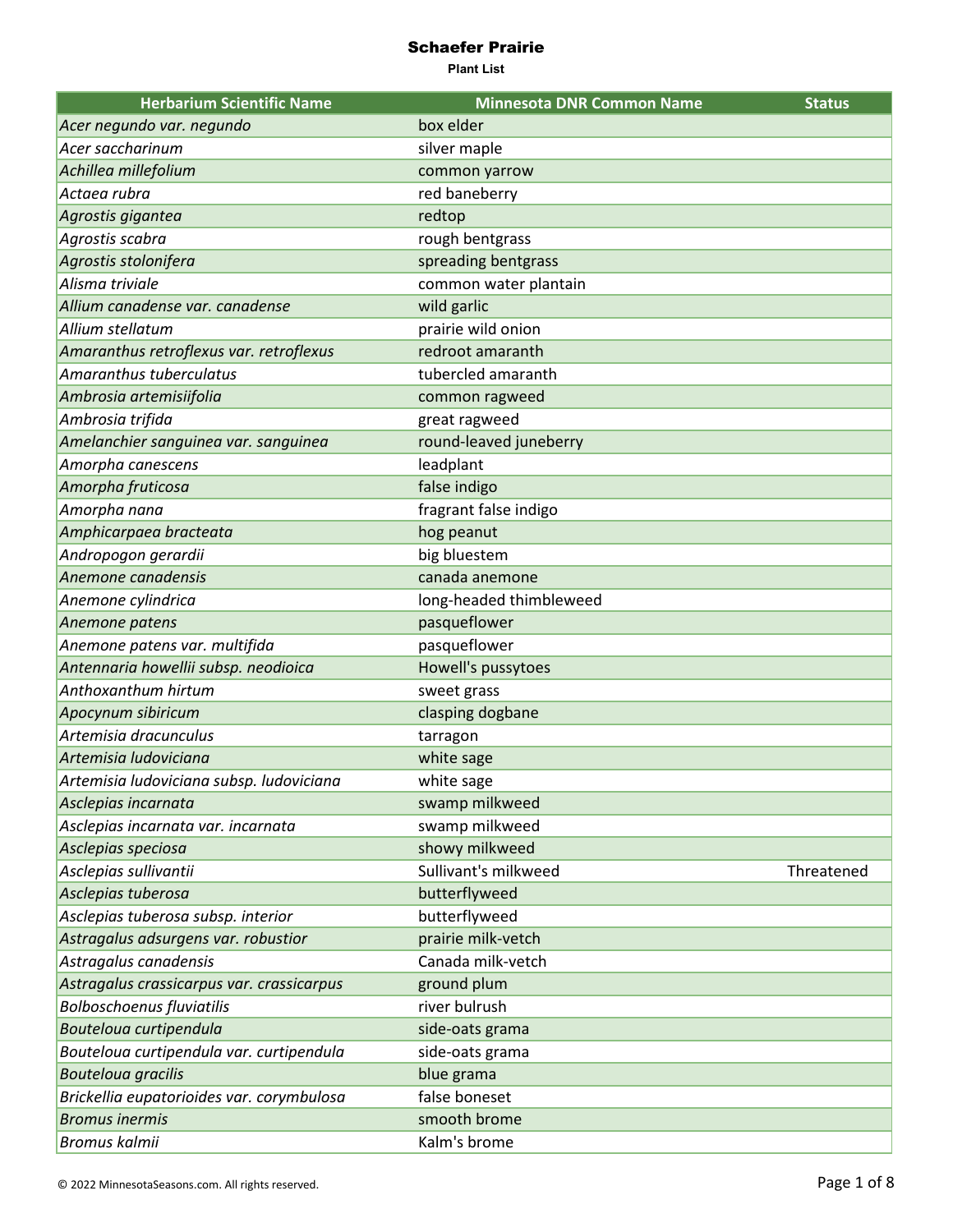| <b>Herbarium Scientific Name</b>         | <b>Minnesota DNR Common Name</b> | <b>Status</b>          |
|------------------------------------------|----------------------------------|------------------------|
| <b>Bromus latiglumis</b>                 | broad-glumed brome               |                        |
| Calamagrostis canadensis                 | bluejoint                        |                        |
| Calamagrostis canadensis var. canadensis | bluejoint                        |                        |
| Calamagrostis stricta subsp. stricta     | narrow reedgrass                 |                        |
| Calylophus serrulatus                    | toothed evening primrose         |                        |
| Calystegia sepium                        | hedge bindweed                   |                        |
| Calystegia sepium subsp. angulata        | hedge bindweed                   |                        |
| Campanula aparinoides                    | marsh bellflower                 |                        |
| Campanula rapunculoides                  | European bellflower              |                        |
| Cardamine pensylvanica                   | Pensylvania bitter cress         |                        |
| Carex bicknellii                         | <b>Bicknell's sedge</b>          |                        |
| Carex blanda                             | charming sedge                   |                        |
| Carex buxbaumii                          | Buxbaum's sedge                  |                        |
| Carex gravida                            | heavy sedge                      |                        |
| Carex interior                           | interior sedge                   |                        |
| Carex lacustris                          | lake sedge                       |                        |
| Carex lasiocarpa subsp. americana        | fen wiregrass sedge              |                        |
| Carex molesta                            | troublesome sedge                |                        |
| Carex pellita                            | woolly sedge                     |                        |
| Carex sartwellii                         | Sartwell's sedge                 |                        |
| Carex sp.                                | sedge                            |                        |
| Carex stricta                            | tussock sedge                    |                        |
| Carex tenera var. tenera                 | marsh straw sedge                |                        |
| Carex tetanica                           | rigid sedge                      |                        |
| Carex utriculata                         | beaked sedge                     |                        |
| Castilleja coccinea                      | Indian paintbrush                |                        |
| Ceratophyllum demersum                   | common coontail                  |                        |
| Chenopodium album                        | white lamb's quarters            |                        |
| Cicuta maculata                          | spotted water hemlock            |                        |
| Cicuta maculata var. maculata            | spotted water hemlock            |                        |
| Cirsium altissimum                       | tall thistle                     |                        |
| Cirsium arvense                          | Canada thistle                   |                        |
| Cirsium muticum                          | swamp thistle                    |                        |
| Cirsium pumilum var. hillii              | Hill's thistle                   | Special Concern        |
| Cirsium vulgare                          | bull thistle                     |                        |
| Comandra umbellata                       | bastard toadflax                 |                        |
| Comandra umbellata var. umbellata        | bastard toadflax                 |                        |
| Coreopsis palmata                        | bird's foot coreopsis            |                        |
| Cornus amomum var. schuetzeana           | silky dogwood                    |                        |
| Cornus racemosa                          | gray dogwood                     |                        |
| Cyperus odoratus                         | fragrant cyperus                 |                        |
| Cyperus strigosus                        | straw-colored umbrella sedge     |                        |
| Cypripedium candidum                     | small white lady's slipper       | <b>Special Concern</b> |
| Dalea candida                            | white prairie clover             |                        |
| Dalea purpurea                           | purple prairie clover            |                        |
| Dalea purpurea var. purpurea             | purple prairie clover            |                        |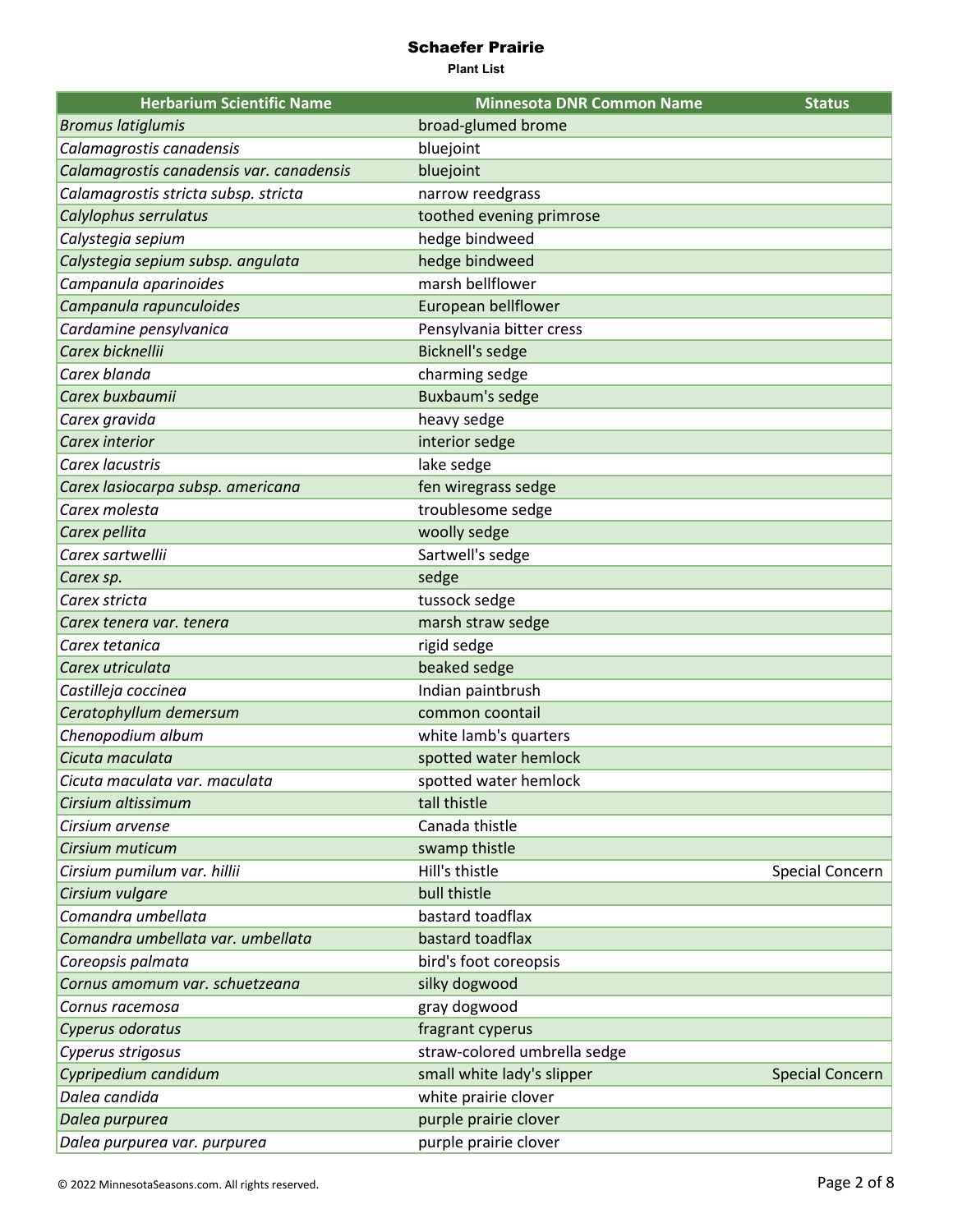| <b>Herbarium Scientific Name</b>              | <b>Minnesota DNR Common Name</b> | <b>Status</b> |
|-----------------------------------------------|----------------------------------|---------------|
| Delphinium carolinianum var. virescens        | Carolina delphinium              |               |
| Desmodium canadense                           | Canada tick trefoil              |               |
| Dichanthelium acuminatum subsp. fasciculatum  | western panic grass              |               |
| Dichanthelium leibergii                       | Leiberg's panic grass            |               |
| Dichanthelium ovale subsp. praecocius         | long-haired panic grass          |               |
| Digitaria ischaemum                           | smooth crabgrass                 |               |
| Drymocallis arguta                            | tall cinquefoil                  |               |
| Echinochloa crus-galli                        | cockspur barnyard grass          |               |
| Echinochloa muricata                          | rough barnyard grass             |               |
| Echinocystis lobata                           | wild cucumber                    |               |
| Eleocharis erythropoda                        | bald spikerush                   |               |
| Eleocharis sp.                                | spikerush                        |               |
| Elymus canadensis                             | nodding wild rye                 |               |
| Elymus canadensis var. canadensis             | nodding wild rye                 |               |
| <b>Elymus repens</b>                          | quackgrass                       |               |
| Elymus trachycaulus                           | slender wheatgrass               |               |
| Elymus trachycaulus subsp. subsecundus        | unilateral wheatgrass            |               |
| Elymus virginicus var. virginicus             | Virginia wild rye                |               |
| Epilobium leptophyllum                        | linear-leaved willow herb        |               |
| Equisetum × ferrissii                         | Ferriss' scouring rush           |               |
| Equisetum arvense                             | field horsetail                  |               |
| Equisetum fluviatile                          | water horsetail                  |               |
| Equisetum hyemale subsp. affine               | tall scouring rush               |               |
| Equisetum laevigatum                          | smooth scouring rush             |               |
| Eragrostis pectinacea var. pectinacea         | tufted lovegrass                 |               |
| Erigeron philadelphicus var. philadelphicus   | Philadelphia fleabane            |               |
| Erigeron strigosus                            | daisy fleabane                   |               |
| Erigeron strigosus var. strigosus             | daisy fleabane                   |               |
| Eriophorum angustifolium subsp. angustifolium | tall cottongrass                 |               |
| Erysimum cheiranthoides                       | wormseed mustard                 |               |
| Euthamia graminifolia                         | grass-leaved goldenrod           |               |
| Fragaria virginiana                           | common strawberry                |               |
| Fraxinus pennsylvanica                        | green ash                        |               |
| Galium aparine                                | cleavers                         |               |
| Galium boreale                                | northern bedstraw                |               |
| Galium obtusum var. obtusum                   | obtuse bedstraw                  |               |
| Galium triflorum                              | sweet-scented bedstraw           |               |
| Gentiana andrewsii var. dakotica              | bottle gentian                   |               |
| Gentiana puberulenta                          | downy gentian                    |               |
| Geum aleppicum                                | yellow avens                     |               |
| Geum canadense var. canadense                 | white avens                      |               |
| Glycyrrhiza lepidota                          | wild licorice                    |               |
| Hackelia virginiana                           | Virginia stickseed               |               |
| Helenium autumnale                            | autumn sneezeweed                |               |
| Helianthus grosseserratus                     | sawtooth sunflower               |               |
| Helianthus pauciflorus                        | stiff sunflower                  |               |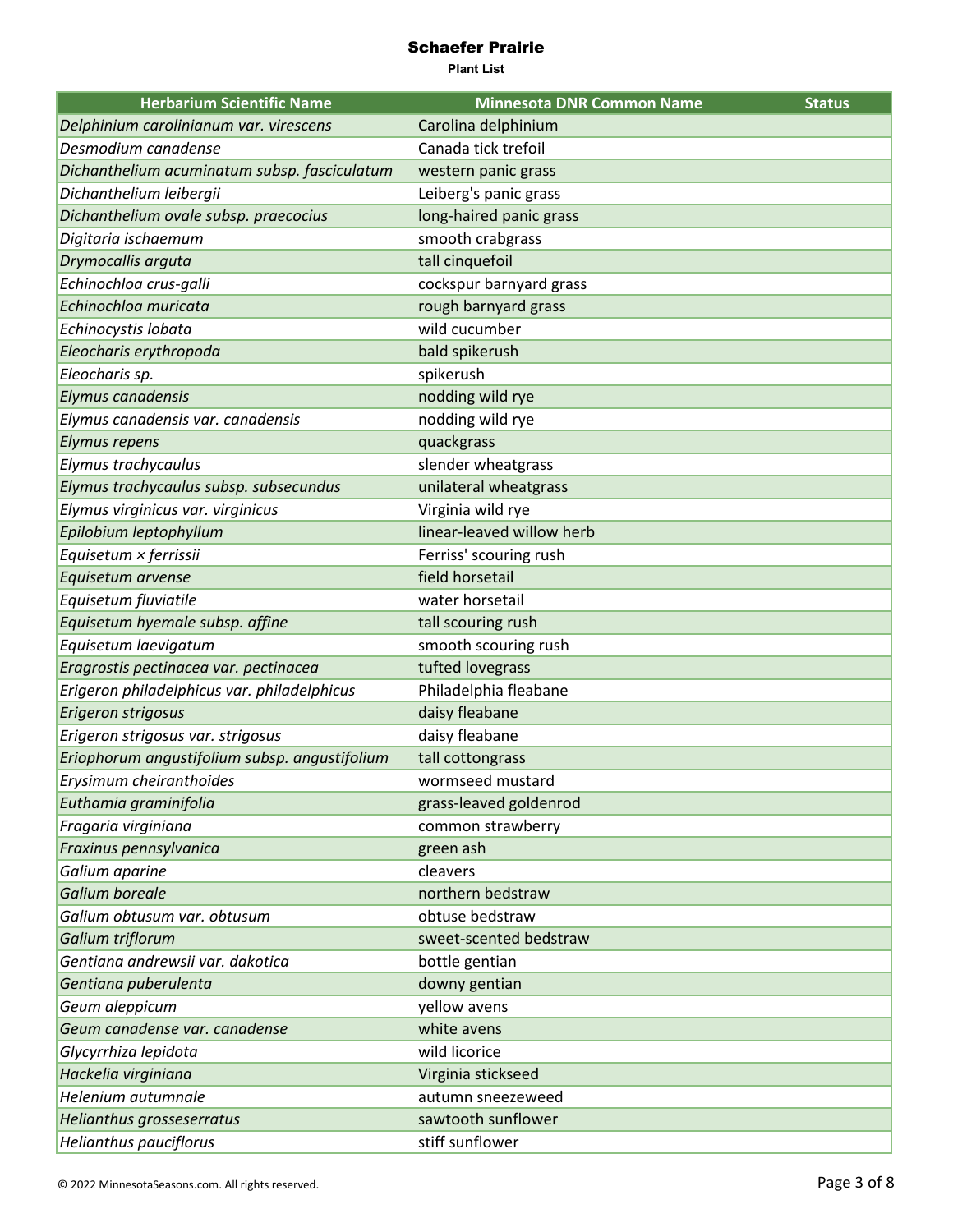| <b>Herbarium Scientific Name</b>          | <b>Minnesota DNR Common Name</b> | <b>Status</b> |
|-------------------------------------------|----------------------------------|---------------|
| Helianthus pauciflorus subsp. pauciflorus | stiff sunflower                  |               |
| Helianthus sp.                            | sunflower                        |               |
| Heliopsis helianthoides var. scabra       | ox-eye                           |               |
| Hesperostipa spartea                      | porcupine grass                  |               |
| Heuchera richardsonii                     | alumroot                         |               |
| Hieracium umbellatum                      | rough hawkweed                   |               |
| Hordeum jubatum subsp. jubatum            | foxtail barley                   |               |
| Hypoxis hirsuta                           | yellow star-grass                |               |
| Iris versicolor                           | northern blue flag               |               |
| Juncus arcticus var. balticus             | baltic rush                      |               |
| Juncus tenuis                             | path rush                        |               |
| Koeleria macrantha                        | junegrass                        |               |
| Lactuca serriola                          | prickly lettuce                  |               |
| Lathyrus palustris                        | marsh vetchling                  |               |
| Lathyrus venosus var. intonsus            | veiny pea                        |               |
| Lemna sp.                                 | duckweed                         |               |
| Lemna trisulca                            | star duckweed                    |               |
| Lepidium densiflorum                      | green-flowered peppergrass       |               |
| Lespedeza capitata                        | round-headed bush clover         |               |
| Liatris aspera                            | rough blazing star               |               |
| Liatris ligulistylis                      | northern plains blazing star     |               |
| Liatris punctata var. punctata            | dotted blazing star              |               |
| Liatris pycnostachya var. pycnostachya    | great blazing star               |               |
| Lilium philadelphicum                     | wood lily                        |               |
| Linum sulcatum var. sulcatum              | grooved yellow flax              |               |
| Lithospermum canescens                    | hoary puccoon                    |               |
| Lobelia siphilitica var. ludoviciana      | great lobelia                    |               |
| Lobelia spicata var. spicata              | rough-spiked lobelia             |               |
| Lycopus americanus                        | cut-leaved bugleweed             |               |
| Lycopus asper                             | rough bugleweed                  |               |
| Lysimachia ciliata                        | fringed loosestrife              |               |
| Lysimachia quadriflora                    | prairie loosestrife              |               |
| Lysimachia thyrsiflora                    | tufted loosestrife               |               |
| Lythrum alatum var. alatum                | wing-angled loosestrife          |               |
| Maianthemum stellatum                     | starry false Solomon's seal      |               |
| Malva neglecta                            | cheeses                          |               |
| Medicago lupulina                         | black medick                     |               |
| Medicago sativa                           | alfalfa                          |               |
| Melilotus alba                            | white sweet clover               |               |
| Melilotus officinalis                     | yellow sweet clover              |               |
| Mentha arvensis var. canadensis           | common mint                      |               |
| Mirabilis nyctaginea                      | heart-leaved four o'clock        |               |
| Monarda fistulosa                         | wild bergamot                    |               |
| Monarda fistulosa var. fistulosa          | wild bergamot                    |               |
| Muhlenbergia cuspidata                    | Plains muhly                     |               |
| Muhlenbergia glomerata                    | clustered muhly grass            |               |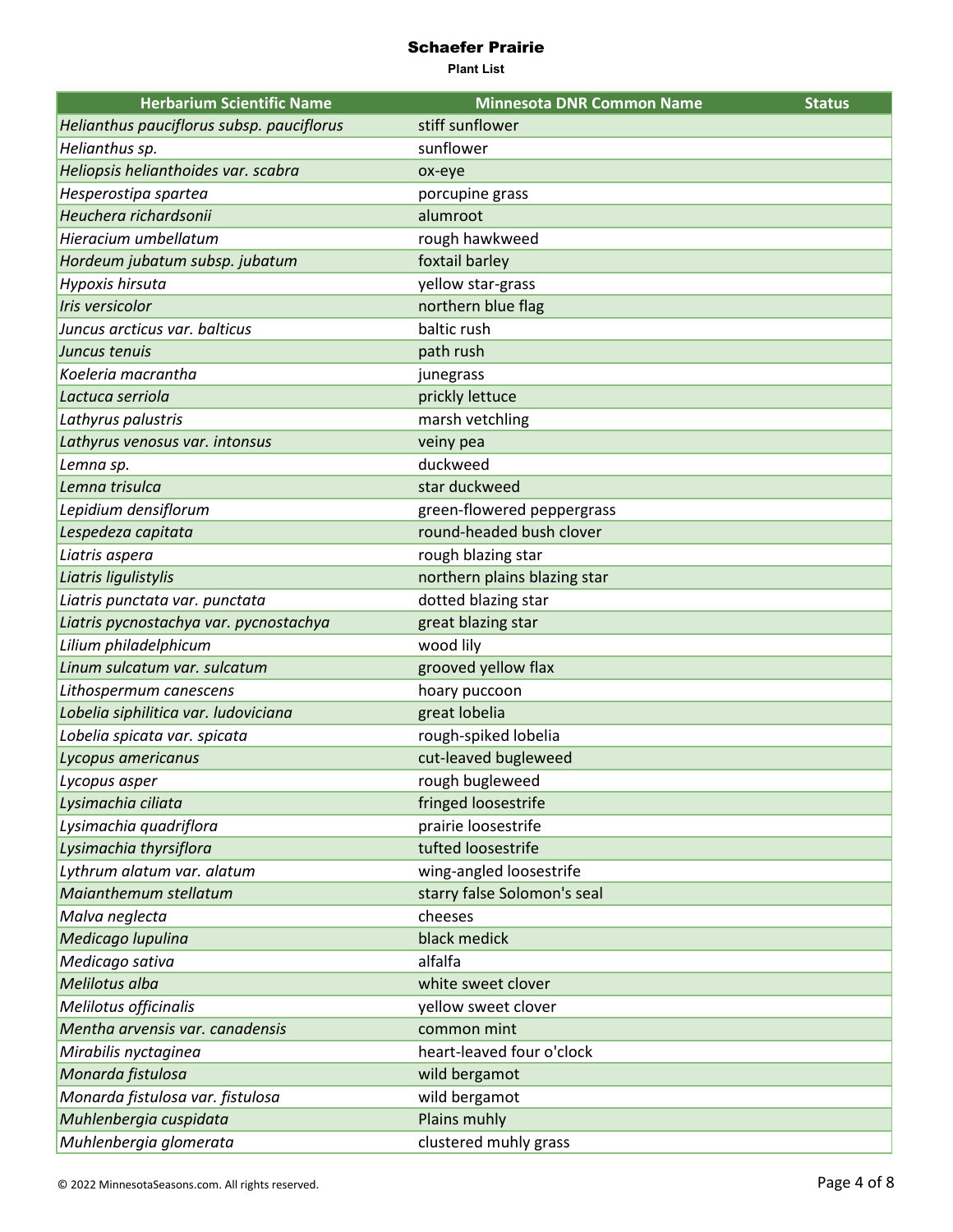| <b>Herbarium Scientific Name</b>       | <b>Minnesota DNR Common Name</b> | <b>Status</b>   |
|----------------------------------------|----------------------------------|-----------------|
| Muhlenbergia richardsonis              | mat muhly grass                  |                 |
| Myriophyllum heterophyllum             | broadleaf water milfoil          | Special Concern |
| Myriophyllum sibiricum                 | northern water milfoil           |                 |
| Nepeta cataria                         | catnip                           |                 |
| Nothocalais cuspidata                  | prairie false dandelion          |                 |
| Oenothera biennis                      | common evening primrose          |                 |
| Oenothera biennis var. canescens       | common evening primrose          |                 |
| Onosmodium bejariense var. occidentale | false gromwell                   |                 |
| Osmorhiza claytonii                    | Clayton's sweet cicely           |                 |
| Osmorhiza longistylis                  | aniseroot                        |                 |
| Oxalis stricta                         | yellow wood sorrel               |                 |
| Oxalis violacea                        | violet wood sorrel               |                 |
| Packera pseudaurea var. semicordata    | western heart-leaved groundsel   |                 |
| Panicum virgatum                       | switchgrass                      |                 |
| Parthenocissus inserta                 | woodbine                         |                 |
| Pedicularis canadensis                 | wood betony                      |                 |
| Pedicularis lanceolata                 | swamp lousewort                  |                 |
| Pediomelum argophyllum                 | silverleaf scurfpea              |                 |
| Pediomelum esculentum                  | prairie turnip                   |                 |
| Persicaria amphibia                    | water smartweed                  |                 |
| Persicaria maculosa                    | lady's thumb                     |                 |
| Persicaria punctata                    | dotted smartweed                 |                 |
| Phalaris arundinacea                   | reed canary grass                |                 |
| Phleum pratense                        | timothy                          |                 |
| Phleum pratense subsp. pratense        | timothy                          |                 |
| Phlox pilosa var. fulgida              | prairie phlox                    |                 |
| Phragmites australis                   | common reedgrass                 |                 |
| Physalis virginiana                    | Virginia ground cherry           |                 |
| Poa compressa                          | Canada bluegrass                 |                 |
| Poa pratensis                          | Kentucky bluegrass               |                 |
| Polygala senega                        | Seneca snakeroot                 |                 |
| Polygonatum pubescens                  | hairy Solomon's seal             |                 |
| Polygonum aviculare subsp. depressum   | common knotweed                  |                 |
| Populus deltoides subsp. monilifera    | cottonwood                       |                 |
| Potamogeton foliosus subsp. foliosus   | leafy pondweed                   |                 |
| Potentilla arguta                      | tall cinquefoil                  |                 |
| Potentilla norvegica                   | rough cinquefoil                 |                 |
| Prenanthes racemosa                    | smooth rattlesnakeroot           |                 |
| Prunus americana                       | wild plum                        |                 |
| Prunus virginiana var. virginiana      | chokecherry                      |                 |
| Pycnanthemum virginianum               | Virginia mountain mint           |                 |
| Ranunculus abortivus                   | kidney-leaved buttercup          |                 |
| Ranunculus flabellaris                 | large yellow water crowfoot      |                 |
| Ranunculus hispidus var. nitidus       | hispid buttercup                 |                 |
| Ranunculus rhomboideus                 | early buttercup                  |                 |
| Ratibida pinnata                       | gray-headed coneflower           |                 |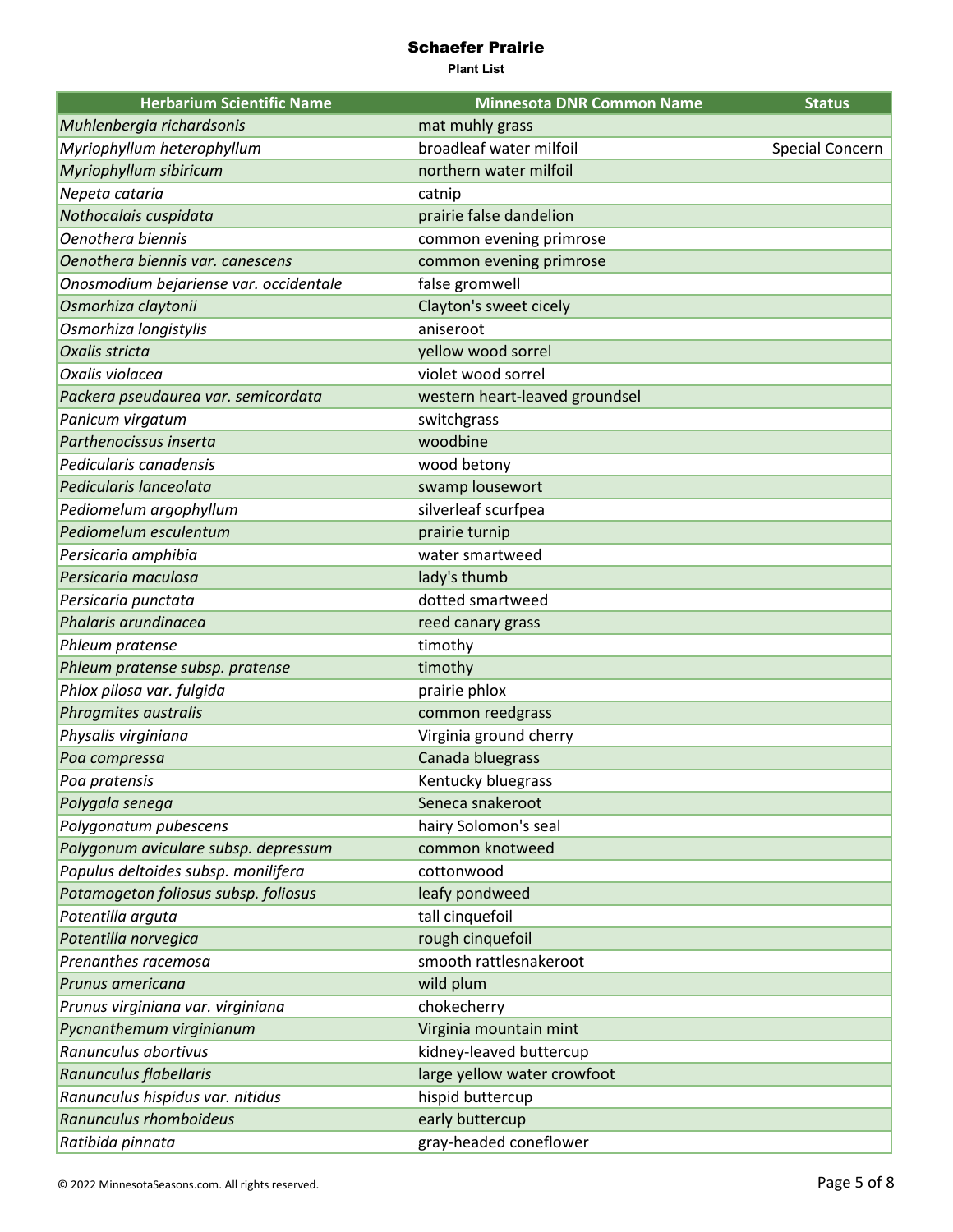| <b>Herbarium Scientific Name</b>         | <b>Minnesota DNR Common Name</b> | <b>Status</b> |
|------------------------------------------|----------------------------------|---------------|
| Ribes americanum                         | wild black currant               |               |
| Ribes missouriense                       | Missouri gooseberry              |               |
| Rorippa palustris                        | Icelandic yellow cress           |               |
| Rorippa palustris subsp. palustris       | Icelandic yellow cress           |               |
| Rosa arkansana                           | prairie rose                     |               |
| Rosa blanda                              | smooth wild rose                 |               |
| Rubus occidentalis                       | black raspberry                  |               |
| Rudbeckia hirta var. pulcherrima         | black-eyed susan                 |               |
| Rumex altissimus                         | tall water dock                  |               |
| Rumex britannica                         | great water dock                 |               |
| Sagittaria cuneata                       | arum-leaved arrowhead            |               |
| Sagittaria latifolia                     | broad-leaved arrowhead           |               |
| Sagittaria sp.                           | arrowhead                        |               |
| Salix amygdaloides                       | peach-leaved willow              |               |
| Salix bebbiana                           | <b>Bebb's willow</b>             |               |
| Salix discolor                           | pussy willow                     |               |
| Salix eriocephala × petiolaris           | heart-leaved willow              |               |
| Salix humilis var. humilis               | prairie willow                   |               |
| Salix humilis var. tristis               | prairie willow                   |               |
| Salix interior                           | sandbar willow                   |               |
| Salix petiolaris                         | slender willow                   |               |
| Sambucus canadensis var. canadensis      | common elder                     |               |
| Schizachyrium scoparium var. scoparium   | little bluestem                  |               |
| Schoenoplectus acutus × heterrochaetus   | bulrush                          |               |
| Schoenoplectus acutus var. acutus        | hardstem bulrush                 |               |
| Schoenoplectus tabernaemontani           | soft stem bulrush                |               |
| <b>Scirpus pallidus</b>                  | pale bulrush                     |               |
| Scolochloa festucacea                    | whitetop                         |               |
| Scrophularia lanceolata                  | lance-leaved figwort             |               |
| Scutellaria galericulata                 | marsh skullcap                   |               |
| Setaria faberi                           | giant foxtail                    |               |
| Setaria viridis                          | green foxtail                    |               |
| Silene latifolia                         | white campion                    |               |
| Sisyrinchium campestre                   | field blue-eyed grass            |               |
| Sisyrinchium montanum var. montanum      | mountain blue-eyed grass         |               |
| Sium suave                               | water parsnip                    |               |
| Smilax herbacea                          | smooth carrion flower            |               |
| Solanum nigrum var. virginicum           | black nightshade                 |               |
| Solidago altissima                       | late goldenrod                   |               |
| Solidago altissima subsp. gilvocanescens | late goldenrod                   |               |
| Solidago gigantea                        | giant goldenrod                  |               |
| Solidago missouriensis                   | Missouri goldenrod               |               |
| Solidago nemoralis                       | gray goldenrod                   |               |
| Solidago nemoralis subsp. decemflora     | gray goldenrod                   |               |
| Solidago ptarmicoides                    | upland white aster               |               |
| Solidago riddellii                       | Riddell's goldenrod              |               |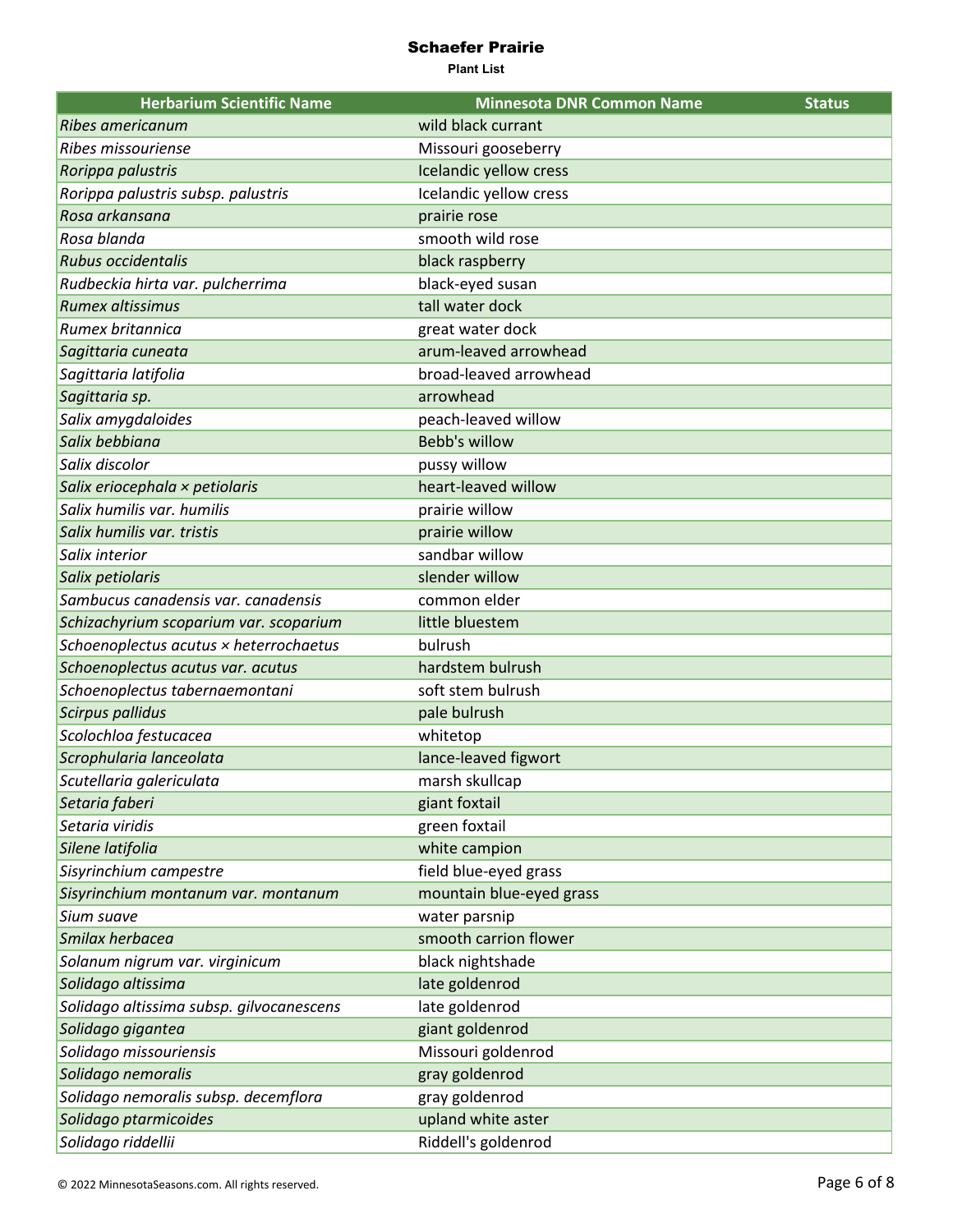| <b>Herbarium Scientific Name</b>            | <b>Minnesota DNR Common Name</b>    | <b>Status</b> |
|---------------------------------------------|-------------------------------------|---------------|
| Solidago rigida                             | stiff goldenrod                     |               |
| Solidago sp.                                | goldenrod                           |               |
| Sonchus arvensis subsp. uliginosus          | field sow thistle                   |               |
| Sorghastrum nutans                          | Indian grass                        |               |
| Sparganium americanum                       | Nuttall's bur-reed                  |               |
| Sparganium emersum                          | narrowleaf bur-reed                 |               |
| Sparganium eurycarpum                       | giant bur-reed                      |               |
| Spartina pectinata                          | prairie cordgrass                   |               |
| Spiraea alba                                | white meadowsweet                   |               |
| Spiranthes magnicamporum                    | <b>Great Plains ladies' tresses</b> |               |
| Spirodela polyrrhiza                        | greater duckweed                    |               |
| Sporobolus heterolepis                      | prairie dropseed                    |               |
| Stachys palustris var. pilosa               | woundwort                           |               |
| Stachys pilosa var. pilosa                  | woundwort                           |               |
| Stellaria longifolia                        | long-leaved chickweed               |               |
| Symphoricarpos occidentalis                 | wolfberry                           |               |
| Symphyotrichum ericoides                    | heath aster                         |               |
| Symphyotrichum laeve                        | smooth blue aster                   |               |
| Symphyotrichum laeve var. laeve             | smooth aster                        |               |
| Symphyotrichum lanceolatum                  | panicled aster                      |               |
| Symphyotrichum lanceolatum var. lanceolatum | eastern panicled aster              |               |
| Symphyotrichum novae-angliae                | New England aster                   |               |
| Symphyotrichum oolentangiense               | skyblue aster                       |               |
| Symphyotrichum sericeum                     | silky aster                         |               |
| Taraxacum officinale                        | common dandelion                    |               |
| Teucrium canadense                          | germander                           |               |
| Teucrium canadense var. occidentale         | germander                           |               |
| Thalictrum dasycarpum                       | tall meadow-rue                     |               |
| Thlaspi arvense                             | pennycress                          |               |
| Toxicodendron rydbergii                     | western poison ivy                  |               |
| Tradescantia bracteata                      | bracted spiderwort                  |               |
| Tragopogon dubius                           | yellow goat's beard                 |               |
| Trifolium hybridum                          | alsike clover                       |               |
| Trifolium pratense                          | red clover                          |               |
| Typha angustifolia                          | narrow-leaved cattail               |               |
| Typha latifolia                             | broad-leaved cattail                |               |
| Ulmus americana                             | American elm                        |               |
| Urtica dioica subsp. gracilis               | stinging nettle                     |               |
| Utricularia vulgaris                        | common bladderwort                  |               |
| Vernonia fasciculata                        | bunched ironweed                    |               |
| Veronicastrum virginicum                    | Culver's root                       |               |
| Viburnum lentago                            | nannyberry                          |               |
| Vicia americana                             | American vetch                      |               |
| Vicia americana var. americana              | American vetch                      |               |
| Vicia angustifolia                          | narrow-leaved vetch                 |               |
| Viola nephrophylla                          | northern bog violet                 |               |